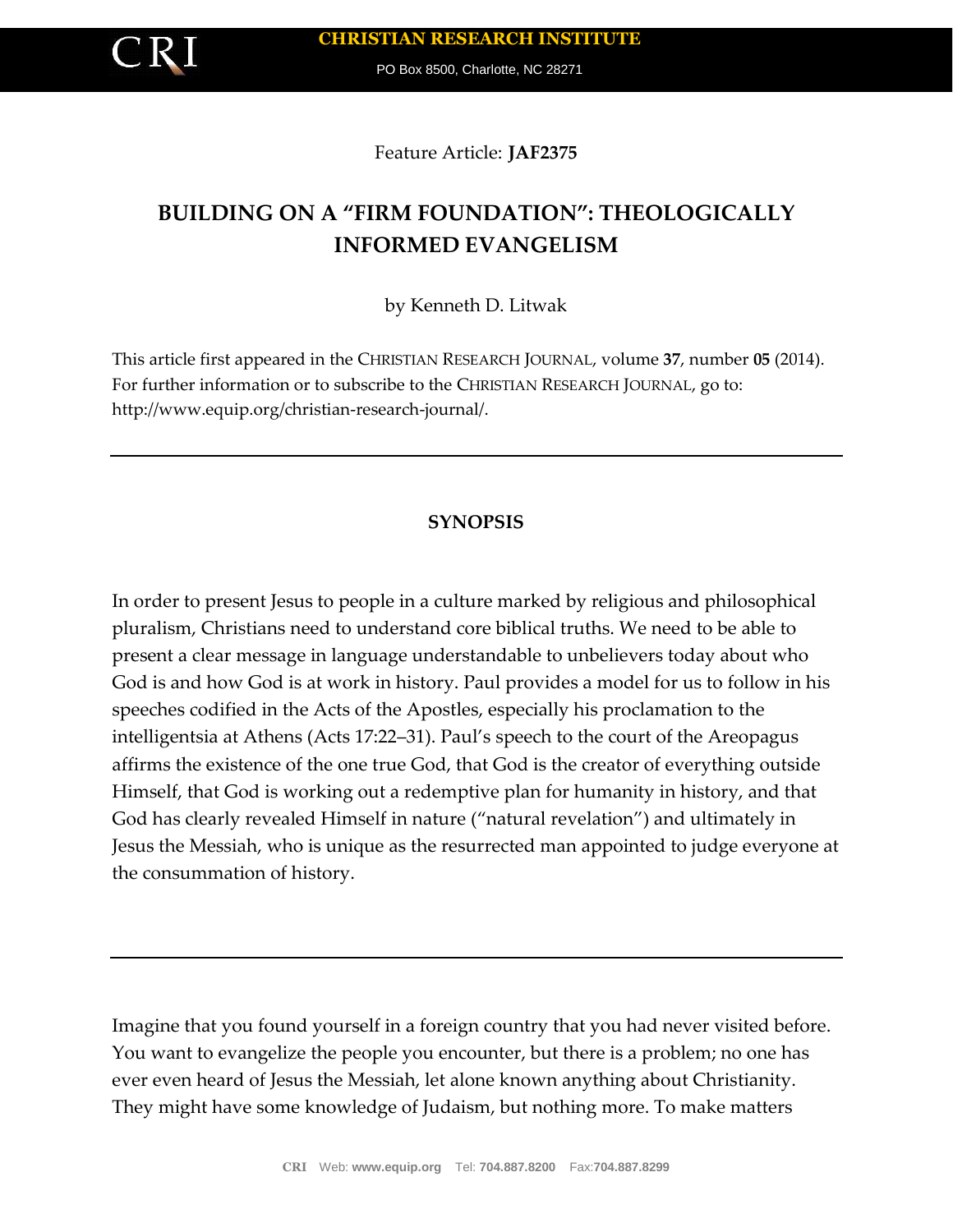worse, your potential audience embraces a worldview that is quite alien to the gospel. How would you present the message about Jesus to these people? What would you need to know about them and about your own faith to begin the conversation? Paul had answers to those questions when he arrived in Athens, the reputed intellectual center of Greek thought and the birthplace of Greek philosophy. Looking at Paul's example in evangelizing at Athens will help us answer these questions in our day and culture.

One of Luke's goals as he wrote the Acts of the Apostles was to show Christians models of presenting the good news about Jesus in various contexts. Luke provides two examples of preaching to Gentiles who lack significant knowledge of Judaism. The first is Paul's effort to evangelize Gentiles in Lystra (Acts 14:6–20). The region of Lycaonia in which Lystra was located was known for its sheep. This was not an intellectual center of the Greek world. The picture that Luke offers of the people referring to Paul and Barnabas as the gods Hermes and Zeus respectively, and then of the high priest of Zeus in the city preparing to offer sacrifice to them, suggests that Paul's audience for his speech in Acts 14:14–17 was truly "pagan" in the sense of being devoted polytheists and perhaps even superstitious. Paul's speech to them focuses on nature and the ways that nature provides evidence of the one true God. This would be Luke's model for how to present the good news about Jesus to those who are not part of the intellectual elite and are unaccustomed to discussing ethics or epistemology. Iconium, Lystra, and Derbe were not major cities, which Paul often went to, such as Corinth or Thessalonica. The places in Acts 14 were definitely "out-of-the-way towns."<sup>1</sup>

In Athens, Paul takes a different approach. There he was seeking to convince people who were intellectuals and proud of it. Athens had the reputation of being one of the three great intellectual centers of Paul's day, along with his own Tarsus and Alexandria in Egypt. Athens is where famous Greek philosophers such as Socrates, Plato, Aristotle, and Epictetus taught. Paul himself fit in here because he had grown up in Tarsus and clearly had training in Greco-Roman rhetoric, $^2$  the expected rules that a  $\,$ public speaker was to use. His speech to the court of the Areopagus demonstrates his skill as a speaker and also his knowledge of Greek philosophy and religion. This knowledge played a key role in Paul's speech. However, his speech, recorded in Acts 17:22–31, is built on a clear theological foundation that came largely from Paul's Jewish background. The only reason he could present the marvelous speech he gives in Athens is because of that theological foundation.

It is evident from his speech, filled with scriptural themes and language, that Paul knew Scripture, from Genesis to the Psalms to the Prophets.<sup>3</sup> Paul knew the Bible well, apparently in both its Hebrew and Greek forms. Paul's knowledge of Scripture, combined with Jewish theology, plus his knowledge of what God had done through Jesus the Messiah, enabled him to offer his speech to the Athenians.<sup>4</sup> It is worth noting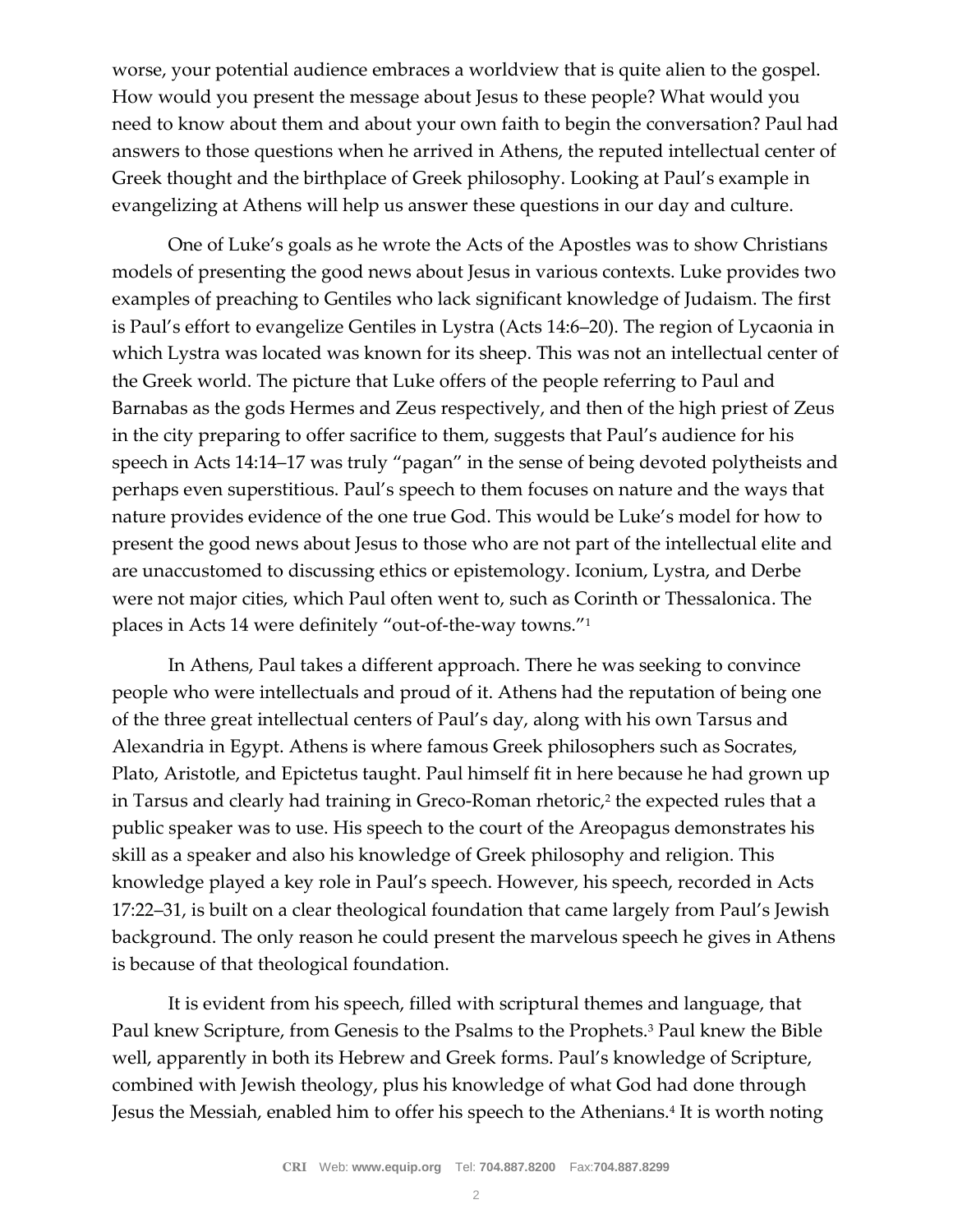that Christians have inherited from Judaism many of our key beliefs about God and His activity in the world. Before we look at Paul's theology, however, there is one more thing that needs to be said up front.

Ancient Athens may seem like a place that was "a long time ago in a land far, far away." Historically and geographically, that may be true. In other ways, however, we all live in Athens. The Athens of Paul's day prided itself on learning, and you do not have to be a student at a major research university to know that our culture prides itself on being educated. Even if your Athens is not a college campus where students are taught that religion is outdated and irrelevant, you still doubtless encounter people who think they under- stand reality. On any given day, your favorite coffee place has many people who are discussing views on life, even if their "teacher" was Oprah.

The western world has become like a buffet where people pick and choose what they want for a deity. You are as likely to encounter someone who is a professing Hindu, Sikh, agnostic, or atheist as you might be to meet a professing Christian or someone who wants to be "spiritual" without being "religious." Similarly, ancient Athens had Epicurean philosophers who believed in gods, but the gods were far away and totally disinterested in human affairs, like the god of the more recent Deists. There were Stoic philosophers who believed that everything was the divine Logos, or god similar to modern pantheism. There were those who still believed in the Greek gods. Athens had a huge temple for the goddess Athena, as well as temples and idols for many other deities like Zeus, Apollo, and even the Roman emperors. Many probably had a belief in magic as well. Mystery religions from the east, such as Mithraism, also found a home in Athens. There were also many who sought to combine two or more of these options. Athens, then, like our culture today, was extremely pluralistic.

Paul's background and approach are relevant to us right now. Let's look at the central themes Paul proclaims at Athens, which serve as a guide for us in our pluralistic world.

**There Is Only One God.** Fundamental for all Jews is the *Shema*: "Hear O Israel. Yahweh our God.<sup>5</sup> Yahweh is one" (Deut. 6:4).<sup>6</sup> There is only one true God. Anything else that is worshiped or portrayed as a god is a "fake" god. In the Greco- Roman world, almost everyone believed that there were many gods and goddesses. The Romans took over the Greek pantheon, changed the names (such as *Zeus* to *Jupiter*), and added more of their own. Not only had the Roman senate declared Caesar Augustus a god but also Livia his wife a goddess. This was abhorrent to any Jew. The Jews knew only too well from their own history that idols could help no one, and trusting in deities other than Yahweh was both foolish and forbidden by the Mosaic Law.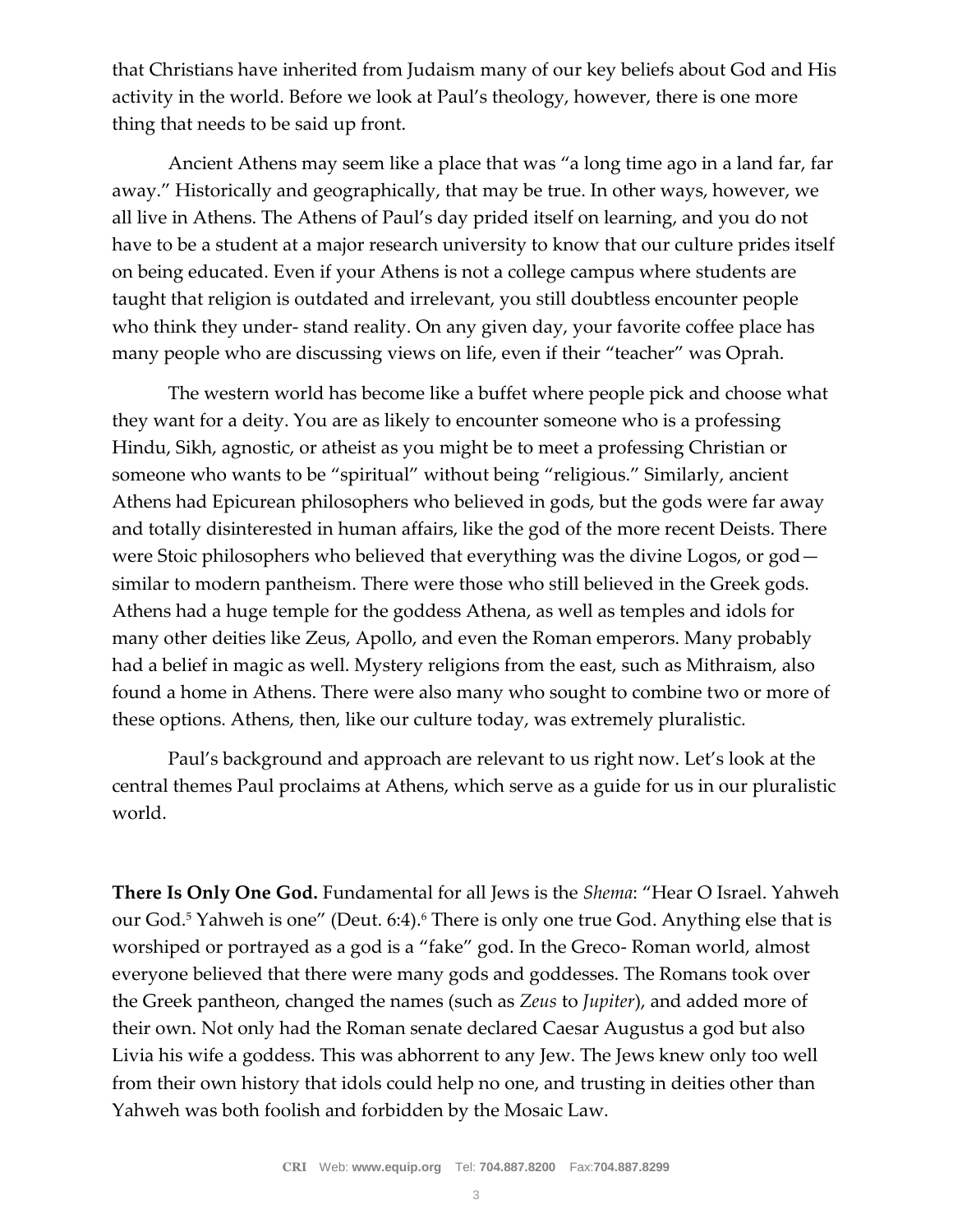**God Is the Creator of All Things.** Paul also knew that the one true God was the creator of everything outside Himself. All of nature was made by God (Gen. 1–2). Since God made everything, everything owes allegiance to Him, especially human beings. To worship anything else violates that expected allegiance. When God established a covenant with Israel, the first two requirements for the Israelites were that they have no other god before Yahweh (Exod. 20:3) and that they make no images or statues of anything as though it were a deity to worship (Exod. 20:4–6). This means not only that we are to hold God as the highest deity but also the *only* deity, and we must not give ultimate allegiance to anything but the Lord. This was not the case in Athens.

In our day, the gods have changed, but there are still many things that clamor for our allegiance ahead of the Lord. Exodus 20:5 states that God is a "jealous" God. Envy or jealousy is usually considered a bad thing. However, it is only proper that I be jealous for my wife if some man is flirting with her. How much more proper is it for the Creator of everything, who brought Israel out of Egypt by His own power and entered into a covenant relationship with her, to require Israel to love Him alone? The forest of idols and temples for false gods in Athens was not a demonstration of allegiance to the one true God.

**God Is Judge of All.** Many Greeks believed that the world always was and always would be. Many also believed that their destinies were set by Fate, giving their lives little meaning. Paul had a very different story to tell. God the Creator made a good universe. So the world had a beginning. God made humans in order for them to know God and have a relationship with Him. Human life is not simply subject to the arbitrariness of fate, but is intended for a purpose. It is God who gives us life, breath, and all things (Gen. 2:7; Acts 17:25, 28), and it is within God's creation that humans are to live out the image of God to the rest of creation. Furthermore, as both the Old and New Testaments proclaim, there will be a final day of consummation, when life as we know it will end, and humans will be judged for their response to the light they had (Rom. 1:18–23).

Like the Epicureans of Paul's day, many nominal theists today (they believe in a god but he/she/it conforms to their parameters) reject the notion that God will judge people. This latter group, including many nominal Christians, sees God as a kindly grandfather figure who will let offenses go by because, after all, God loves us. There are at least two problems with this view. First, it stands in contrast to clear biblical statements about future judgment. John in the Book of Revelation sees a great white throne and "the dead, the great and the small, standing before the throne. And books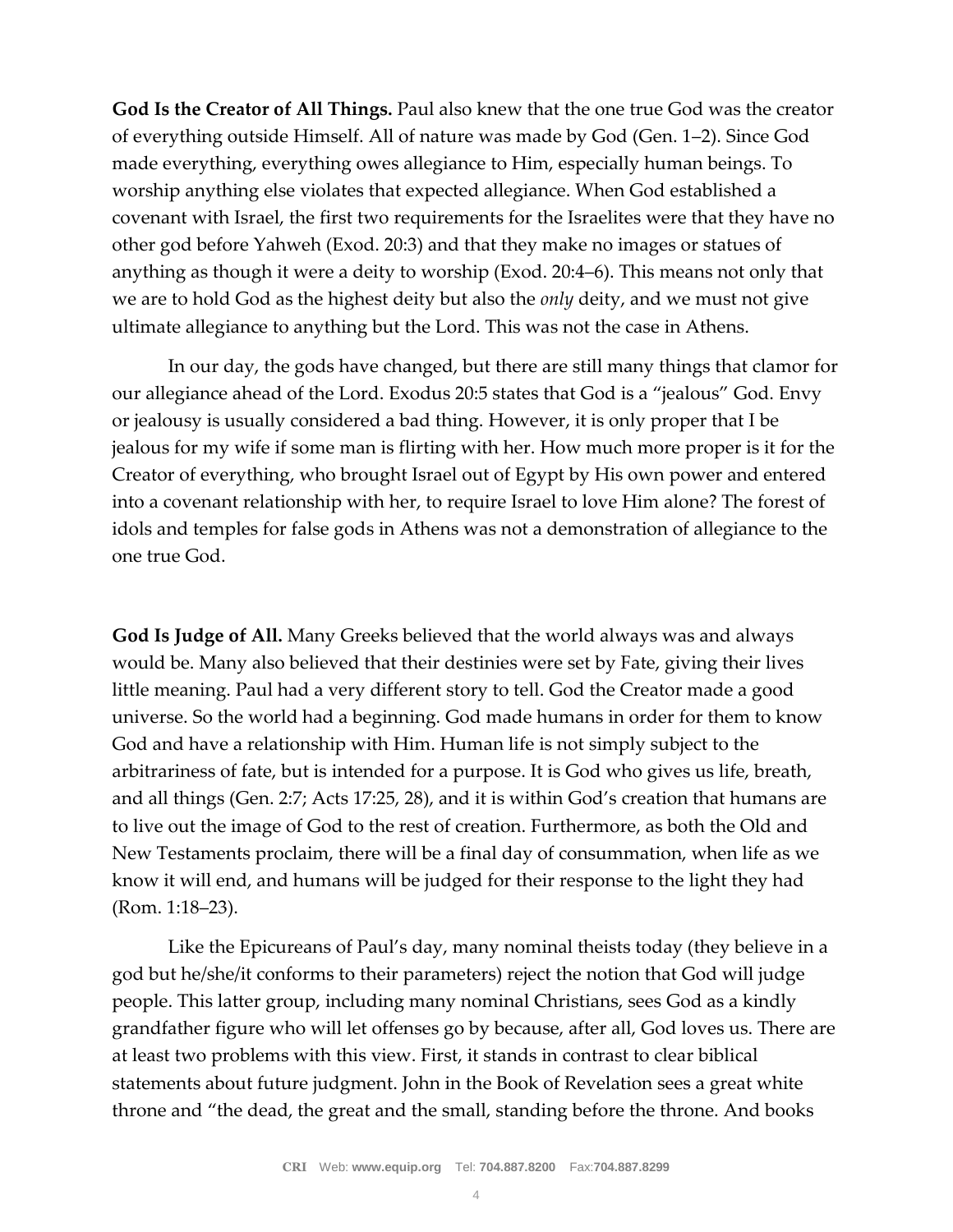were opened...and the dead were judged from what was in the books according to their works" (Rev. 20:12). Paul predicted a future in which Jesus, when He returns, will carry out punishment on all those who have not known God (2 Thess. 1:8).

Second, a god that would not judge fairly violates what we feel deeply. Most people, even from a very young age, understand the idea of fairness. No one has to teach a small child that it is unfair when a bully takes her toy from her in the sandbox. We long for fairness—or, more strongly, justice—that each person be given her due. It's not fair that women are sexually assaulted. It's not fair that those who use power for evil are often very rich, while those who seek to do good are often relatively poor. So anyone who wants this doting- grandfather deity should be asked the question, "Do you really want to live in a world in which Mother Teresa and Adolf Hitler are treated equally? A world in which the victim of sexual trafficking and the one who sells the victim to 'customers' are treated equally by this god?" Most people would recoil in horror from such a thought. Whatever people may say in the abstract, it seems they don't want to live in a world without justice.

**God Reveals Himself in Jesus the Messiah.** This brings us to a very important reason why we need to know core Christian theological truths. If you ask someone, "Do you believe in God?" and the person says, "Yes," you cannot and must not assume that he means the same thing by "god" that you mean by "God." Paul and the Stoics could agree that there was only one god, but what they meant by *theos*, the Greek word for "G/god," was very different. Paul used the word for a personal Being who was separate from His creation, while the Stoics meant that all of nature, including themselves, was part of this one pantheistic "god." The well-known New Testament scholar N. T. Wright has written about this problem. He tells of a time when he was a college chaplain and met with all new students. Many would say that they did not believe in God. When asked what god they did not believe in, they often replied with something like, "You know, the one who sits up in the sky and looks down on us, ready to club anyone who tries to have a good time." Wright would startle students by saying he did not believe in that god, either. He would tell them that he believed in the God who is revealed in Jesus Christ.<sup>7</sup>

We need to know Christian theology well enough to be able to distinguish the God of the Bible from both the gods of other religions and false versions of the biblical God. This requires understanding God as presented in Scripture and affirmed in traditional orthodox teaching. This is the historic faith of the church, which virtually all segments of Christianity—Roman Catholicism, Eastern Orthodoxy, and Protestantism—affirm. More may be necessary than the creeds of the early church, but we cannot say less.<sup>8</sup> We need to be able to explain to nonbelievers who the God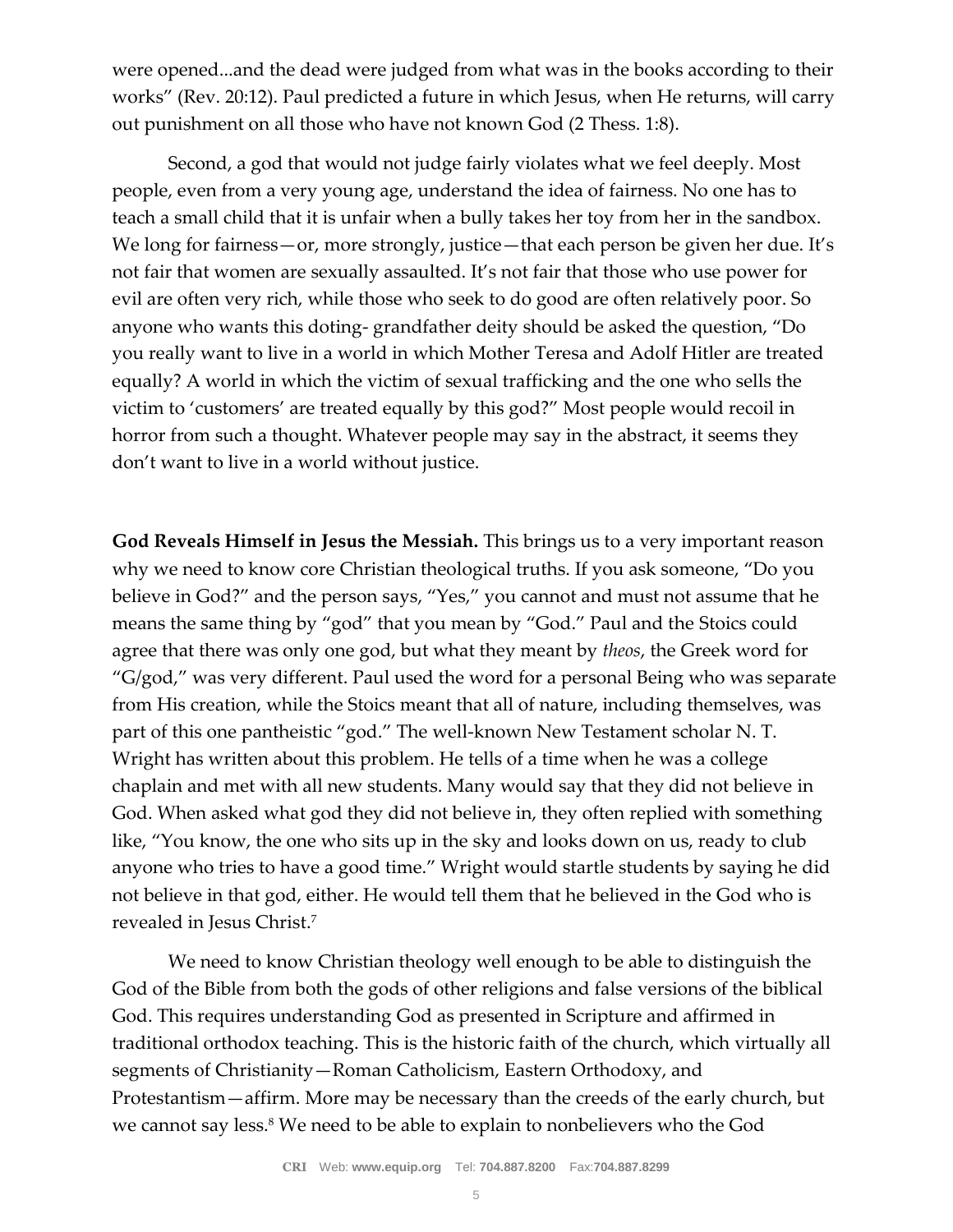revealed in Jesus of Nazareth is—without using theological language that our listener has never heard. This may well require that we first deal with caricatures of God in order to clear the table for the biblical view. This might include ideas like, "God hates women/homosexuals/whoever," or "God only wants our money." It also requires that we reject the "doctrine" that I have read from "emergent" folk, and from students in my classes, namely, that all doctrine is bad—the dogma that dogma is bad. One of the problems with this view is that if you believe that someone who lived two thousand years ago is alive today and we should follow Him, you believe a doctrine—yes, a dogma—about Him. After getting rid of false notions of God, we can offer a valid portrayal of God's nature.

**God Reveals Himself in Nature.** Paul also believed and asserted in His speech that God's existence is revealed in nature ("natural revelation"). Paul asserted at Lystra and Athens that we can infer God's existence from the natural world. Nature—which includes not only creation but also conscience, human experience, and reason—is valuable evidence for God. However, it is possible to reject what can be seen in nature as evidence. God provides enough evidence for sincere seekers to find Him, but not enough evidence to force people to believe in Him. God is also not at our bidding. He does not perform magic tricks (e.g., "God, I'll believe you exist if you cause me to win the lottery next Tuesday") to convince those who are not truly seeking Him. In his speech in Athens, Paul speaks of God being findable by those who seek Him (Acts 17:27). This is a core teaching of Scripture. In 2 Chron. 15:2, Asa, the king of Judah, and those with him are told by the prophet Azariah that if they seek Yahweh, He will let Himself be found by them.<sup>9</sup>

**Jesus' Death and Resurrection Are Central to Human History.** Finally, Paul not only believed the teachings of Scripture and Jewish interpretation of Scripture but also believed the gospel concerning Jesus the Messiah. It has been common in the United States for many years to preach to people that they need to ask Jesus into their hearts. That's the message that I heard the night of my conversion. However, this is not the good news as Paul knows it. Paul tells us explicitly in 1 Corinthians 15:1–5 what the good news is that he received and then passed on to the Corinthians. The gospel message is "that Christ died for our sins according to the Scriptures, and that he was buried, and that he was raised on the third day according to the Scriptures" (1 Cor. 15:3- 4). To explain the gospel, we need to understand what Paul means when he says that Christ died for (the sake of) our sins and what Paul means when he says that Christ was raised from the dead.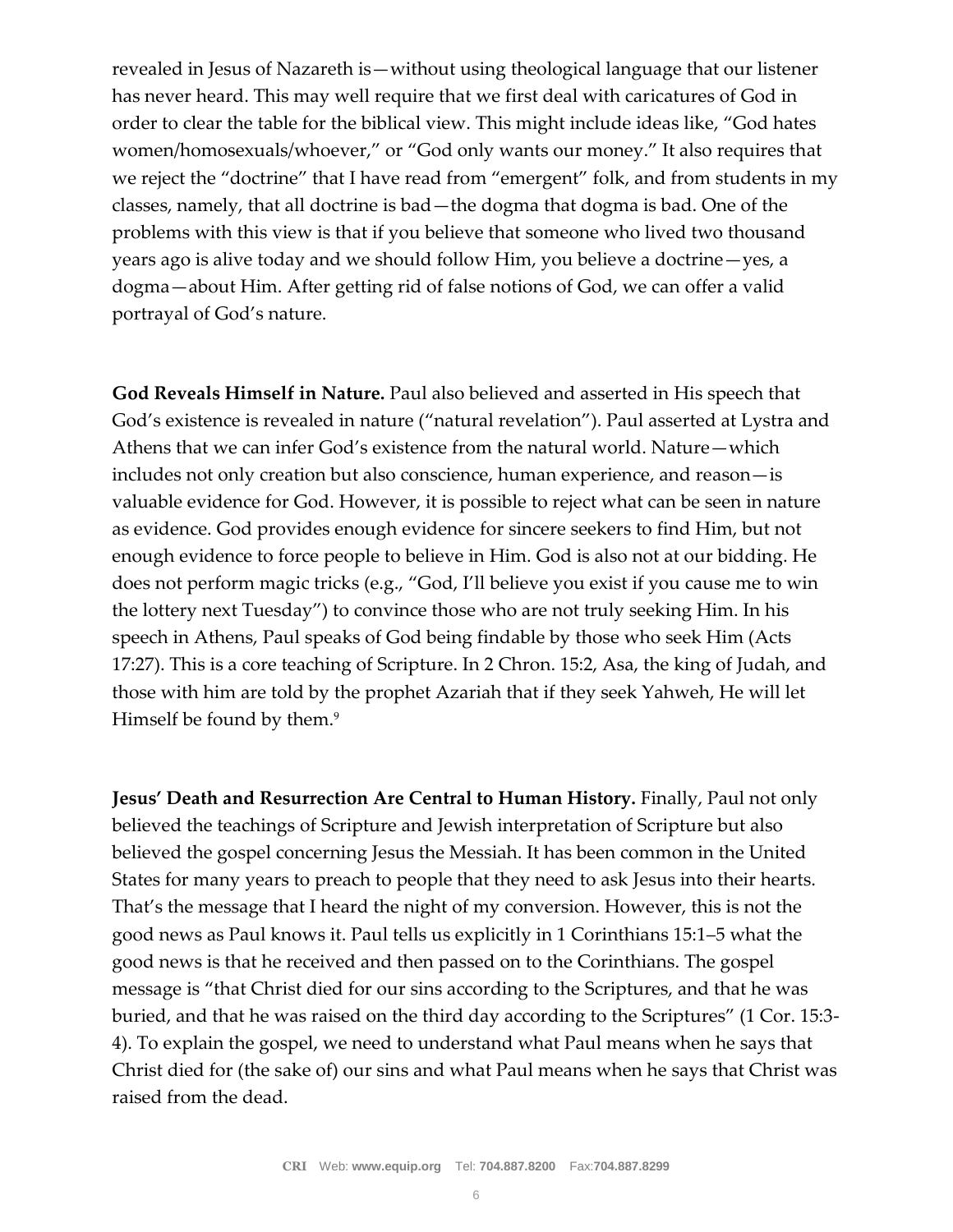In Paul's world, "resurrection" referred only to bodily resurrection, contrary to the claims of some modern writers. It is only because Jesus rose bodily that we as believers can have hope of a future resurrection in renewed physical creation. In Paul's speech at Athens, he presents a picture of the true and only (unknown) God, the God of Scripture. This God created everything, including humans. He needs nothing from us but gives life, breath, and all things to us. We can find Him if we seek Him. He cannot be represented by any idol or image, and to attempt to do so does not make any sense. Finally, God will hold all people accountable for their idolatry, and at the end of history they will be judged by "a man," who is Jesus the Messiah.

**Jesus Is Unique.** Among the pitfalls to avoid in leading people to Jesus is to use relativism in the effort to build their trust. Instead, you need to be honest in presenting the uniqueness of Christ. It will ultimately hinder your efforts if you present Jesus initially as just one of many ways to God.<sup>10</sup> Paul did not compromise his theology to be "relevant" or inoffensive. He proclaimed Jesus, the crucified and resurrected Messiah. This is a unique status, and "you need to be clear in your own mind what is unique about Jesus. It will be hard to walk with your friends into the Jesus Revolution if you don't know yourself what is revolutionary about Jesus."<sup>11</sup>

We cannot present the gospel in a way that will be truly meaningful to a listener if we do not ourselves understand the God whom we are presenting and can distinguish Him from false imitations.

**Kenneth D. Litwak** earned his PhD in New Testament from the University of Bristol, England. He is an adjunct professor of New Testament for multiple schools, such as Azusa Pacific University and Asbury Theological Seminary.

## **NOTES**

- 1 Craig S. Keener, *Acts: An Exegetical Commentary. 3:1–14:28* (Grand Rapids: Baker Academic, 2013), 2114.
- 2 Unlike our modern western world, in which the word "rhetoric" usually has a negative sense, as when a politician uses "rhetoric" to get people to support her in the next election, in Paul's world, "rhetoric" was a core part of education for those who could afford it. Failing to follow good rhetorical practices would have caused Paul and his speech to be viewed poorly.
- 3 For a detailed description of the way Paul used Scripture in his speech, see Kenneth D. Litwak, "Israel's Prophets Meet Athens' Philosophers: The Function of the Scriptures of Israel in Acts 17:22– 31," *Biblica* 85, 2 (2004): 199–216. Available online at http:// www.bsw.org/biblica/vol-85-2004/israel-sprophets-meet-athens-philosophers-scriptural- echoes-in-acts-17-22-31/165/.